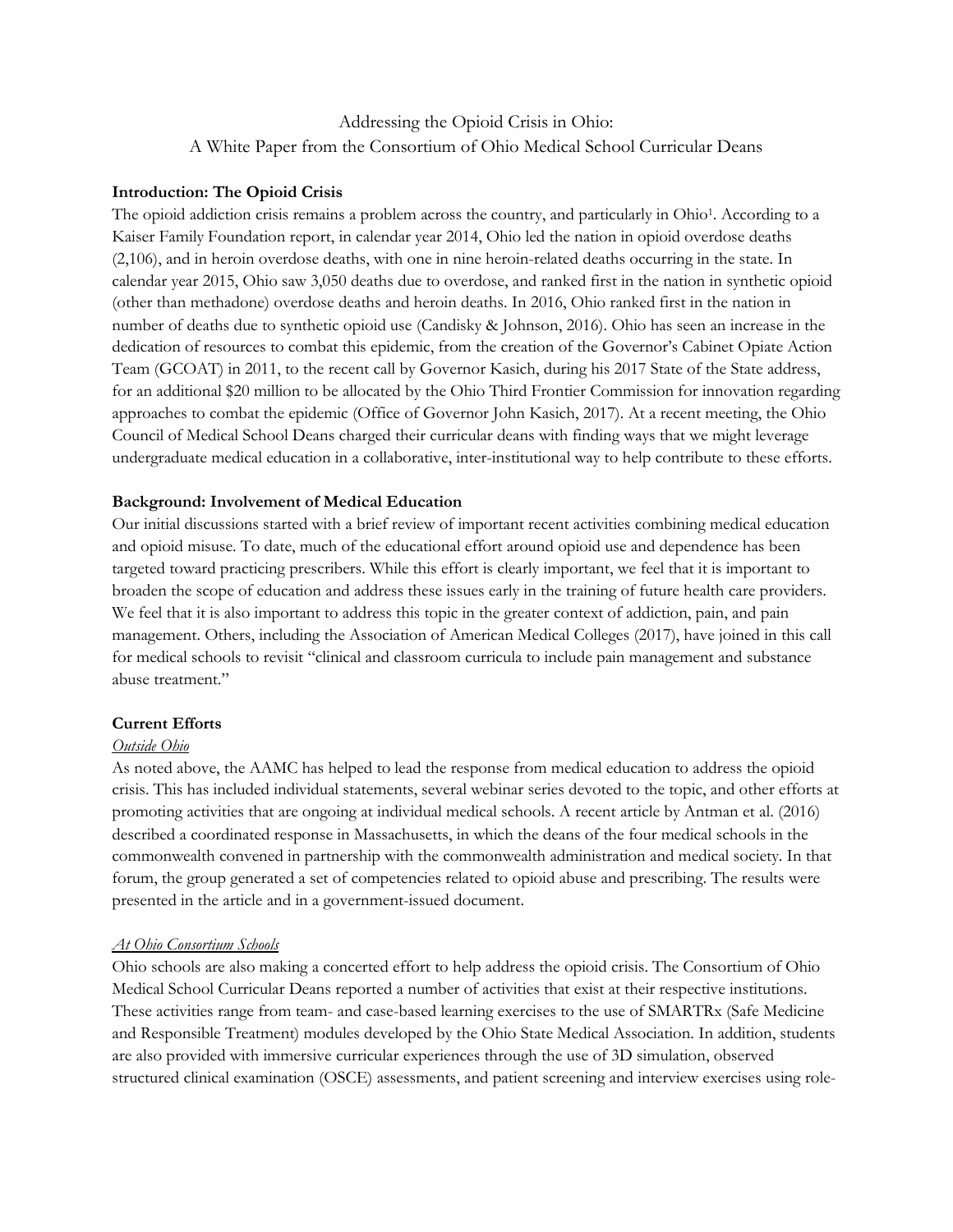playing. Schools have also reported dedicated points in their curriculum that specifically address content areas related directly to addiction and pain management.

## **Proposal**

After our productive discussions noted above, the group has set the following as our priorities:

- the collaborative generation and adoption of common learning objectives, using previous work in this area as a foundation;
- the establishment of a shared toolbox of teaching/learning methods and assessments, and
- the piloting of key instructional methods and assessments across institutions.

In a series of in-person and phone conferences, we have agreed to adopt the competencies as set forth by Antman and others, with minor modifications. These are summarized in Appendix B. We have collaborated on an online platform to share our instructional and assessment activities. We have also established workgroups to study the incorporation across medical schools of a minimum of three instructional and assessment methods: 1) completion of online modules (such as "SMARTRx"), 2) a hybrid team-based learning and standardized patient activity, and 3) an observed structured clinical examination station (OSCE).

## **Future Directions**

After our discussion, we also proposed four key future directions for actions beyond our initial meetings:

- engagement of other collaborators, including both private and governmental organizations, and partners in other levels of education (graduate, continuing) and in other disciplines/professions;
- dissemination of key findings from our collaboration, at local, regional, and national venues; and
- leveraging the consortium for work on other areas of need for Ohio.
- Identifying grants or other resources to develop curriculum and assess the impact of such curricular efforts.

As noted above, we are individually and collectively dedicated to addressing the health needs of Ohio and Ohioans, and hope that our work in this group serves as an additional step we are taking to further that effort. Our students will soon be on the front-lines in helping combat the opioid epidemic and improving the health of Ohio's communities. Therefore, we recognize the importance in educating our students around this issue by providing them with intensive and immersive learning experiences. We are confident that our combined efforts will lead to better outcomes for our students, our state, and its citizens.

Signed,

Members of the Consortium of Ohio Medical School Curricular Deans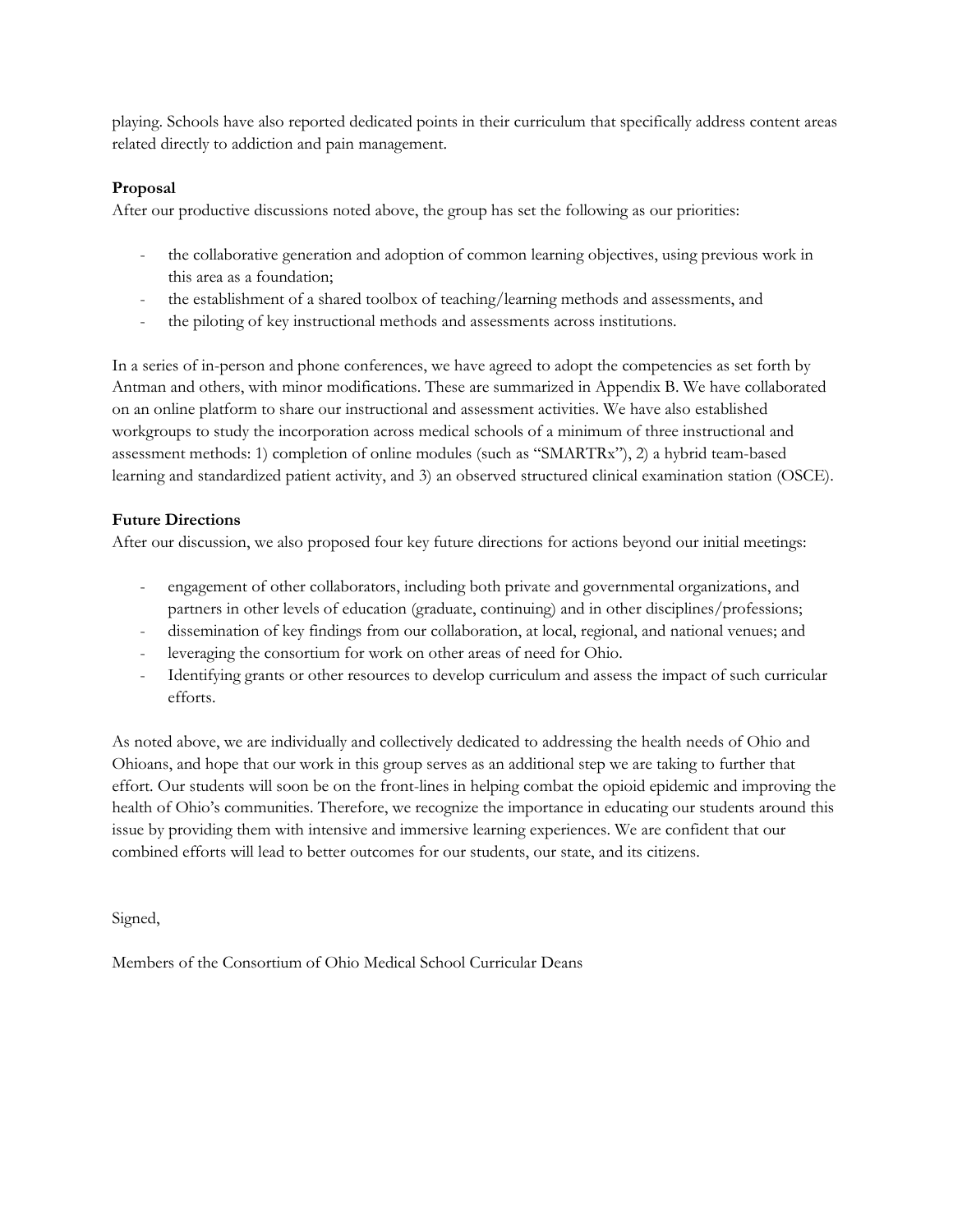#### **References**

Antman KH, Berman HA, Flotte TR, Flier J, Dimitri DM, Bharel M. *Developing Core Competencies for the Prevention and Management of Prescription Drug Misuse: A Medical Education Collaboration in Massachusetts*. Academic Medicine. 2016;91(10):1348-1351.

Association of American Medical Colleges. Educating Future Physicians on Substance Abuse and Pain Management. 2016. Available at:

[https://www.aamc.org/download/453538/data/20160129\\_educatingfuturephysiciansonsubstanceabuseandp](https://www.aamc.org/download/453538/data/20160129_educatingfuturephysiciansonsubstanceabuseandpainmanage.pdf) [ainmanage.pdf](https://www.aamc.org/download/453538/data/20160129_educatingfuturephysiciansonsubstanceabuseandpainmanage.pdf)

Association of American Medical Colleges. Responding to the Opioid Epidemic Through Education, Patient Care, and Research. AAMCNews – Current Key. 2017. Available at [https://news.aamc.org/for-the](https://news.aamc.org/for-the-media/article/medical-schools-address-opioid-epidemic/)[media/article/medical-schools-address-opioid-epidemic/](https://news.aamc.org/for-the-media/article/medical-schools-address-opioid-epidemic/)

Association of American Medical Colleges. *The Opioid Epidemic: Addressing the Patient Care Continuum Through Academic Medicine*. Webinar. 24 January 2017. Available at: [https://aamc](https://aamc-black.global.ssl.fastly.net/production/media/filer_public/28/3c/283caa91-3354-4bc4-ae18-1fe09ad2b55c/the_opioid_epidemic_addressing_the_patient_care_continuum_through_academic_medicine-20170124_1702-1.mp4)[black.global.ssl.fastly.net/production/media/filer\\_public/28/3c/283caa91-3354-4bc4-ae18-](https://aamc-black.global.ssl.fastly.net/production/media/filer_public/28/3c/283caa91-3354-4bc4-ae18-1fe09ad2b55c/the_opioid_epidemic_addressing_the_patient_care_continuum_through_academic_medicine-20170124_1702-1.mp4) [1fe09ad2b55c/the\\_opioid\\_epidemic\\_addressing\\_the\\_patient\\_care\\_continuum\\_through\\_academic\\_medicine-](https://aamc-black.global.ssl.fastly.net/production/media/filer_public/28/3c/283caa91-3354-4bc4-ae18-1fe09ad2b55c/the_opioid_epidemic_addressing_the_patient_care_continuum_through_academic_medicine-20170124_1702-1.mp4)[20170124\\_1702-1.mp4](https://aamc-black.global.ssl.fastly.net/production/media/filer_public/28/3c/283caa91-3354-4bc4-ae18-1fe09ad2b55c/the_opioid_epidemic_addressing_the_patient_care_continuum_through_academic_medicine-20170124_1702-1.mp4)

Association of American Medical Colleges. *Parallel Crises: The Over and Under Prescription of Opioids*. Webinar. 27 February 2017. Available at: [https://aamc](https://aamc-black.global.ssl.fastly.net/production/media/filer_public/b1/41/b14167a0-c587-48b6-b3ae-103ced960221/22717_parallel_crises-_the_over_and_under_prescription_of_opioids.mp4)[black.global.ssl.fastly.net/production/media/filer\\_public/b1/41/b14167a0-c587-48b6-b3ae-](https://aamc-black.global.ssl.fastly.net/production/media/filer_public/b1/41/b14167a0-c587-48b6-b3ae-103ced960221/22717_parallel_crises-_the_over_and_under_prescription_of_opioids.mp4)[103ced960221/22717\\_parallel\\_crises-\\_the\\_over\\_and\\_under\\_prescription\\_of\\_opioids.mp4](https://aamc-black.global.ssl.fastly.net/production/media/filer_public/b1/41/b14167a0-c587-48b6-b3ae-103ced960221/22717_parallel_crises-_the_over_and_under_prescription_of_opioids.mp4)

Candisky, C., Johnson, A. (2016, November 29) Ohio leads nation in overdose deaths. *The Columbus Dispatch*. Retreived from:<http://www.dispatch.com/news/20161129/ohio-leads-nation-in-overdose> -deaths/1

Governor's Medical Education Working Group on Prescription Drug Misuse. *Medical Education Core Competencies for the Prevention and Management of Prescription Drug Misuse*. November, 2015. Available at: [http://www.mass.gov/eohhs/docs/dph/stop-addiction/governors-medical-education-working-group-core](http://www.mass.gov/eohhs/docs/dph/stop-addiction/governors-medical-education-working-group-core-competencies.pdf)[competencies.pdf](http://www.mass.gov/eohhs/docs/dph/stop-addiction/governors-medical-education-working-group-core-competencies.pdf)

Governor's Cabinet Opiate Action Team (GCOAT). Accessed 12 June 2017. <http://fightingopiateabuse.ohio.gov/>

Kaiser Family Foundation. *Opioid Overdose Deaths by Type of Opioid*. Available at: [http://www.kff.org/other/state-indicator/opioid-overdose-deaths-by-type-of-opioid/](http://www.kff.org/other/state-indicator/opioid-overdose-deaths-by-type-of-opioid/?dataView=0¤tTimeframe=0&selectedDistributions=natural-and-semisynthetic-opioids-eg-oxycodone-hydrocodone--synthetic-opioids-other-than-methadone-eg-fentanyl-tramadol--heroin&sortModel=%7B%22colId%22:%22Natural%20and%20Semisynthetic%20Opioids%20(e.g.%20oxycodone,%20hydrocodone)%22,%22sort%22:%22desc%22%7D)

Office of Governor John Kasich (2017, April 4) *Governor John R. Kasich's State of the State Address*. Retreved from: http://www.governor.ohio.gov/MediaRoom/PressReleases/TabId/200/ArticleId/657/governorkasichs-state-of-the-state-address-2017.aspx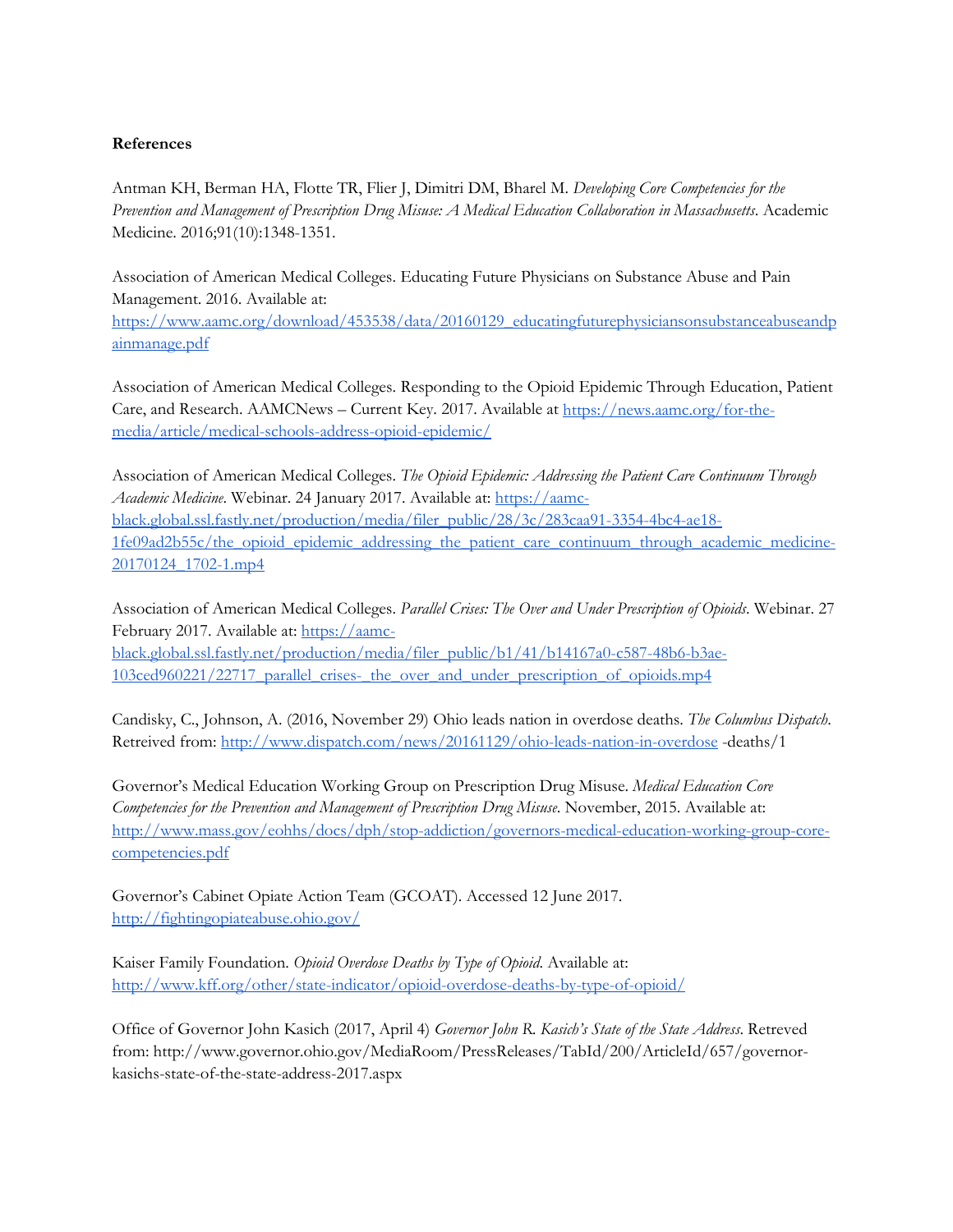Ohio State Medical Association. *Smart Rx: Safe Medicine and Responsible Treatment*. Online module series available at:<https://www.osma.org/smartrx>

Rudd R, Seth P, David F, Scholl L. Increases in Drug and Opioid-Involved Overdose Deaths — United States, 2010–2015. *MMWR Morb Mortal Wkly Rep.* 2016;65:1445–1452.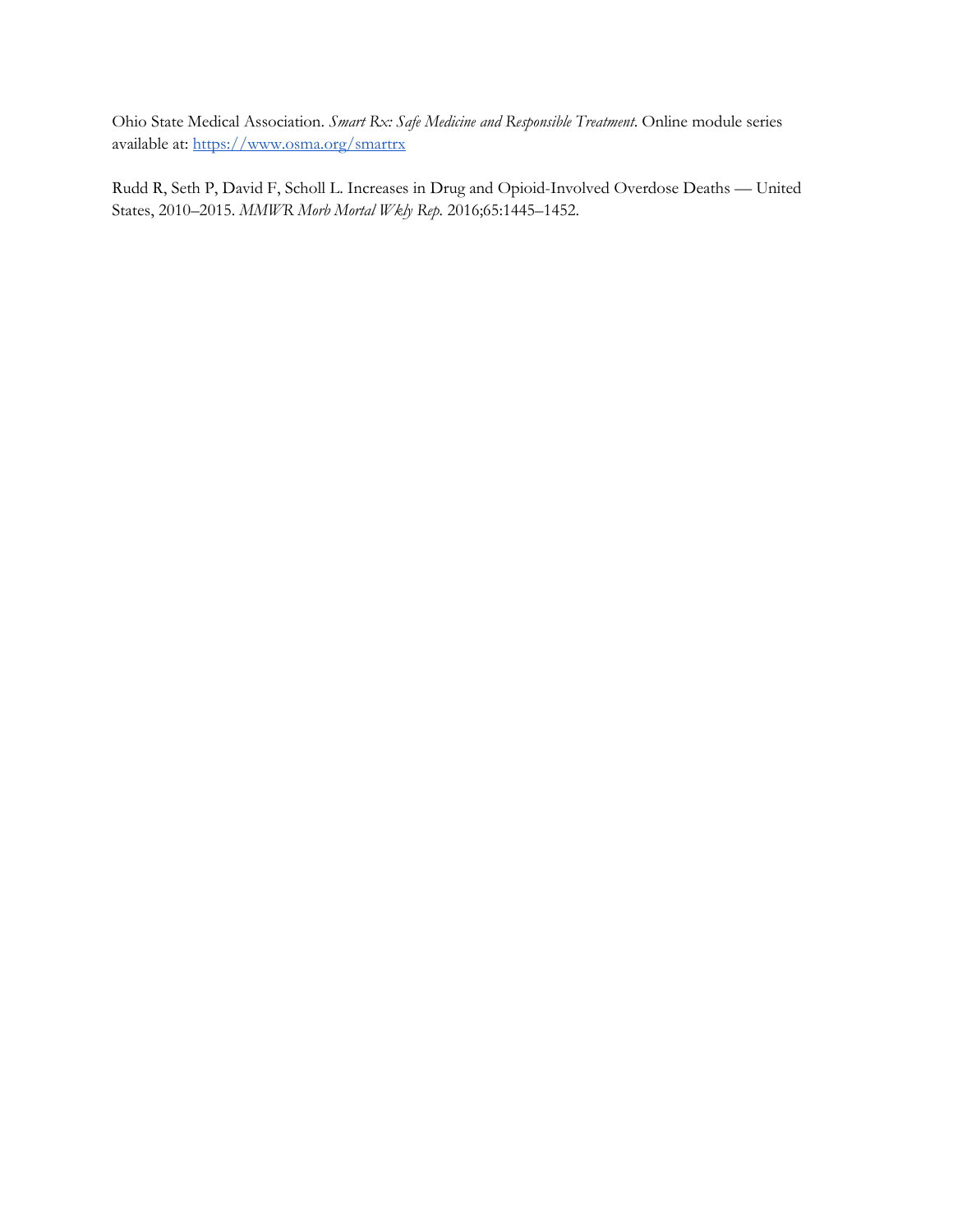#### **Appendix A: Consortium Members**

#### *School Lead Representatives*

John A. Davis, PhD MD Associate Dean for Medical Education Ohio State University College of Medicine

Patricia Thomas, MD Vice Dean for Education Case Western Reserve School of Medicine

Jeremy J. Laukka, MD Assistant Dean for Foundational Sciences University of Toledo College of Medicine

Pamela L. Baker, PhD Associate Dean for Medical Education University of Cincinnati College of Medicine

Brenda Roman, MD Associate Dean for Medical Education Wright State Boonshoft School of Medicine

Nicole Wadsworth, DO Associate Dean for Medical Education Ohio University Heritage College of Medicine

Lisa N. Weiss, MD MEd Associate Dean of Curriculum Northeast Ohio Medical University *Additional Members* Kyle L. Rosenberger, MEd Instructional Designer Ohio University Heritage College of Medicine & Office of Instructional Innovation

Ashley K. Fernandes, MD Director, Advanced Management of Relationship-Centered Care Ohio State University College of Medicine

Sarah Adkins, PharmD, BCACP Shared Faculty Ohio State University College of Pharmacy Ohio University Heritage College of Medicine

Theodore V. Parran, MD Professor and Chair of Medical Education Case Western Reserve School of Medicine

Judith A. Westman, MD Special Assistant for Curriculum Ohio State University College of Medicine

G. Patrick Ecklar, MD Associate Director, Longitudinal Practice Associate Director, AMRCC Ohio State University College of Medicine